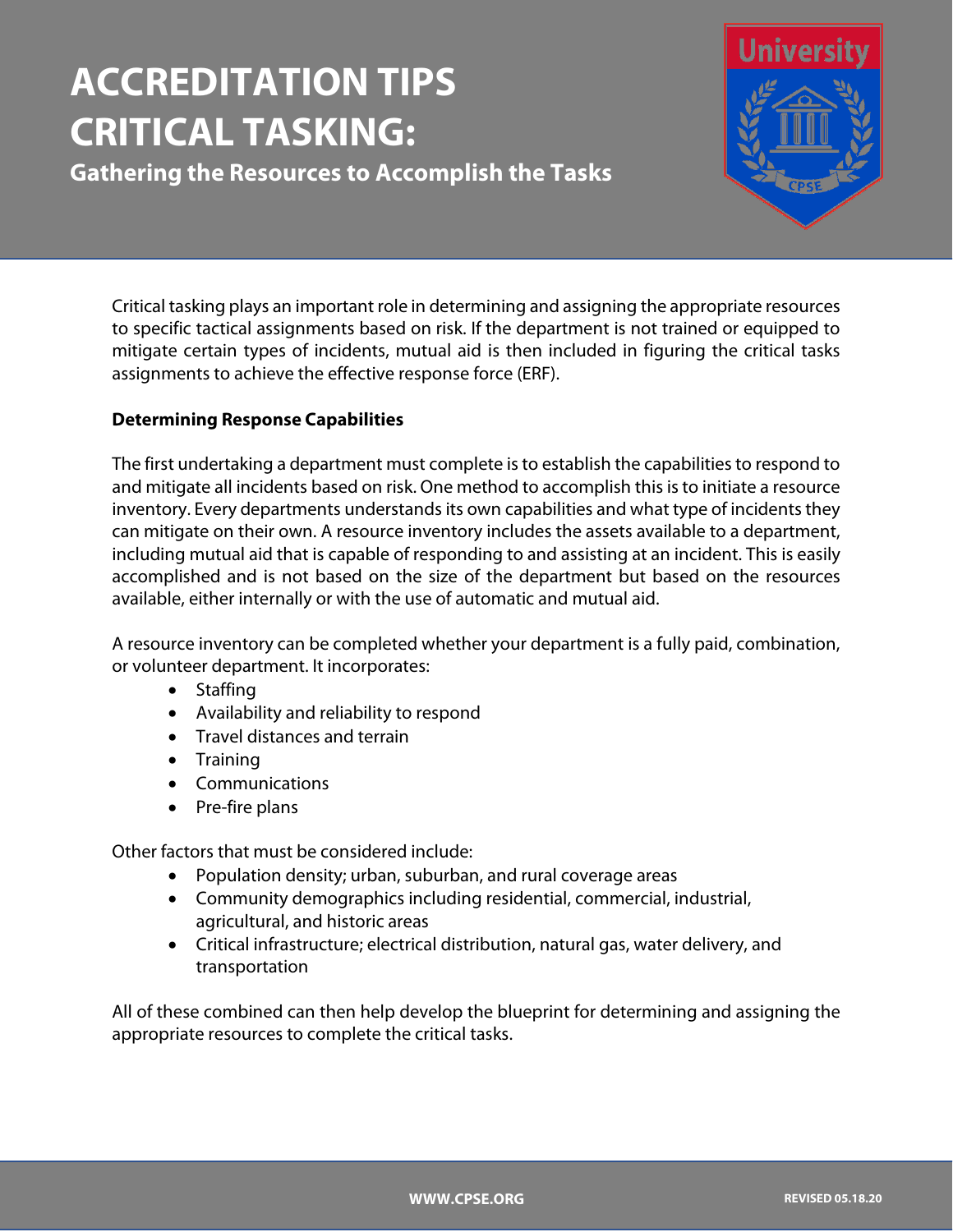### **The Critical Task to Resource, Response, and Capability Connection**

Let's dissect the connection among critical task, available resources, response, and capability a little further. Again, this can be determined regardless of the size or complexity of the department.

Considerations include:

- *Staffing:* Paid, combination, volunteer, number of personnel on a piece of apparatus.
- *Availability/Reliability:* What percentage of the time is the apparatus and crew available to respond promptly from their assigned station?
- Travel Distance/Terrain: How long will it take the resource to get to the incident?
- Training: Are response personnel trained to the level of the assigned task?
- *Communications:* Is it seamless or are there inherent delays due to multiple communications centers involved in dispatching resources?

#### **Critical Tasking**

Using the criteria above, let's assemble the critical tasks that need to be accomplished based on two common incidents along with deployment models consistent with accredited departments. It should be noted that department specific deployment should be based on minimum staffing as that is the most consistent approach to reach an Effective Response Force (ERF).

Scenario: Moderate risk structure fire in a 1500 square foot single family residence

| Assumption: All resources are in quarters and available  |   |
|----------------------------------------------------------|---|
| ERF: 17 personnel assigned to the initial critical tasks |   |
| Incident Command/Safety                                  |   |
| Fire Attack, 1 <sup>st</sup> Line                        |   |
| Back Up, 2 <sup>nd</sup> Line                            | 2 |
| <b>Water Supply/Operators</b>                            | 2 |
| <b>Ventilation/Utilities</b>                             | 4 |
| Search                                                   | 3 |
| <b>RIC</b>                                               | 3 |
| Total                                                    |   |
|                                                          |   |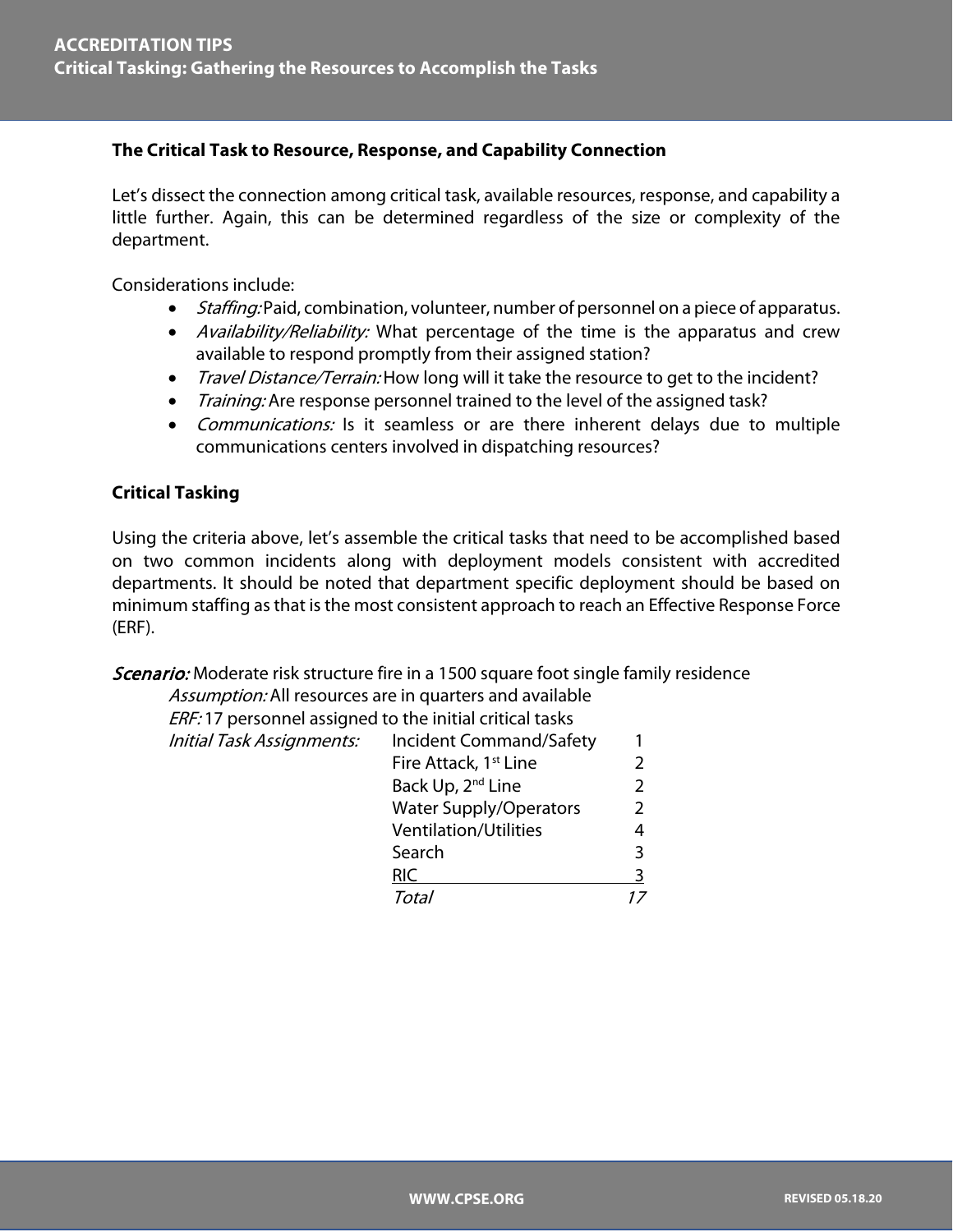Scenario: Moderate risk technical rescue, auto accident with entrapment, one patient Assumption: All resources are in quarters and available

ERF: 12 personnel assigned to the initial critical tasks

| <b>Initial Task Assignments:</b> | <b>Incident Command/Safety</b>  |  |
|----------------------------------|---------------------------------|--|
|                                  | <b>Extrication/Rescue Group</b> |  |
|                                  | Suppression/Safety Line         |  |
|                                  | <b>Patient Care/Transport</b>   |  |
|                                  | <b>Water Supply/Operator</b>    |  |
|                                  | <b>Support Functions</b>        |  |
|                                  | Total                           |  |
|                                  |                                 |  |

Let's circle back to the resource, response, and capability connection to see how a department will determine how it will assemble the resources, the appropriate number of personnel to achieve the ERF, and make sure that all critical tasks are accomplished.

Staffing: What is the minimum number of personnel that typically respond to an incident on a resource (engine, truck, squad, ambulance, other), 2, 3, 4?

*Impact:* May have to send additional resources if staffing is too low to meet ERF.

Availability/Reliability: What is the percentage of time the resource(s) will be in the station and available?

*Impact:* If you rely on a resource from a very busy station, that resource may be unavailable on a regular basis to respond, delaying the ability to establish the ERF.

Travel Distance/Terrain: In rural areas the travel distance and terrain must be considered. In urban areas, heavy traffic and gridlock is prevalent.

Impact: Can cause delays in response. Do additional resources get added to the initial dispatch due to the potential travel time delay?

Training: Are your own personnel and your mutual aid partners appropriately trained?

Impact: It's imperative personnel are trained to the task assigned. If your department isn't trained in certain specialties (auto extrication, hazardous materials, below-grade rescue, water tender operations), where does the department get those resources and how long will it take to respond to an incident?